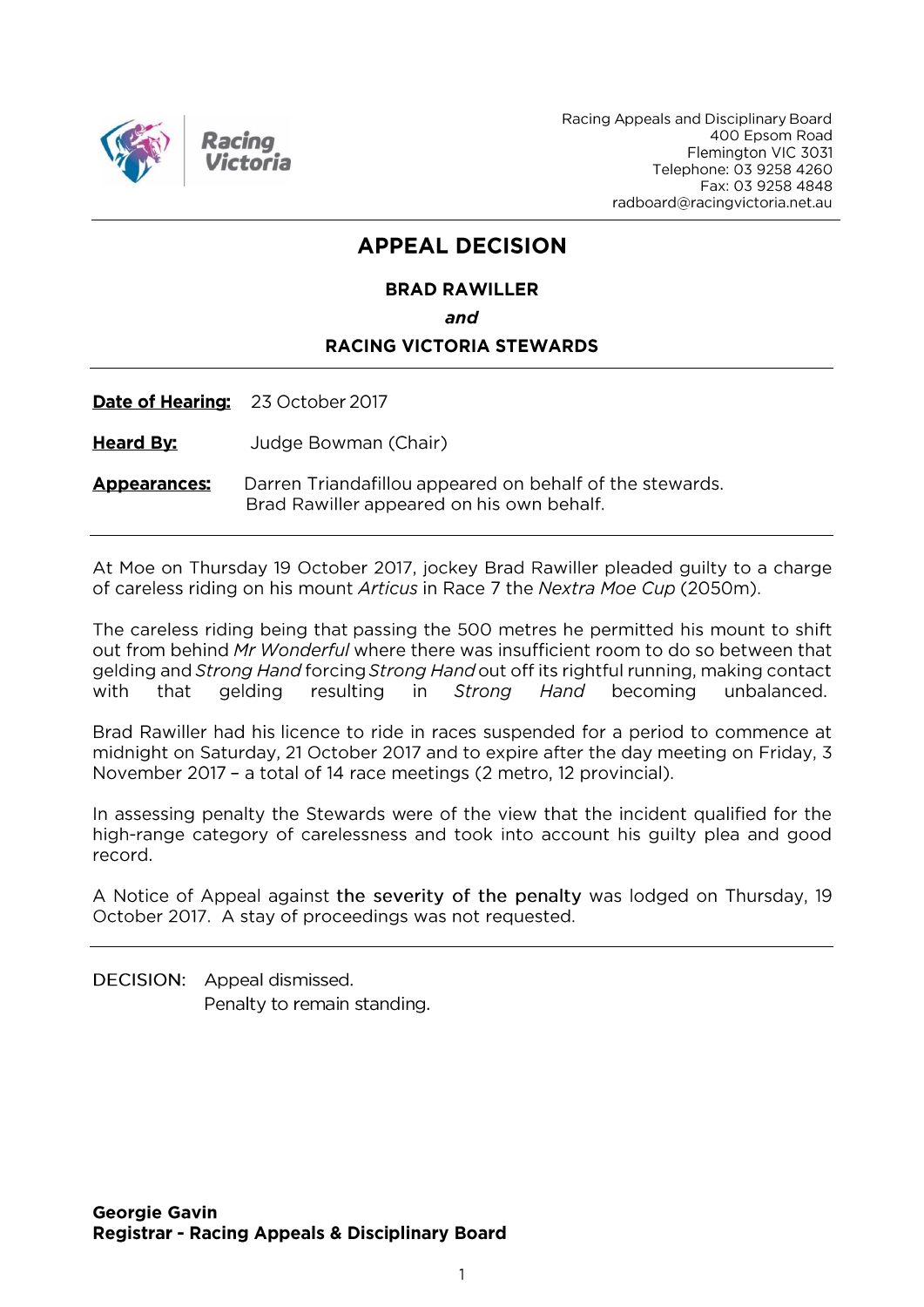# **TRANSCRIPT OF PROCEEDINGS**

#### **RACING APPEALS AND DISCIPLINARY BOARD**

\_\_\_\_\_\_\_\_\_\_\_\_\_\_\_\_\_\_\_\_\_\_\_\_\_\_\_\_\_\_\_\_\_\_\_\_\_\_\_\_\_\_\_\_\_\_\_\_\_\_\_\_\_\_\_\_\_\_\_\_\_\_\_

**HIS HONOUR JUDGE J. BOWMAN, Chairman**

#### **EXTRACT OF PROCEEDINGS**

**DECISION**

**BRAD RAWILLER**

**and**

#### **RACING VICTORIA STEWARDS**

#### **RACING VICTORIA CENTRE, FLEMINGTON**

#### **MONDAY, 23 OCTOBER 2017**

MR B. RAWILLER appeared on his own behalf

MR D. TRIANDAFILLOU appeared on behalf of the RVL Stewards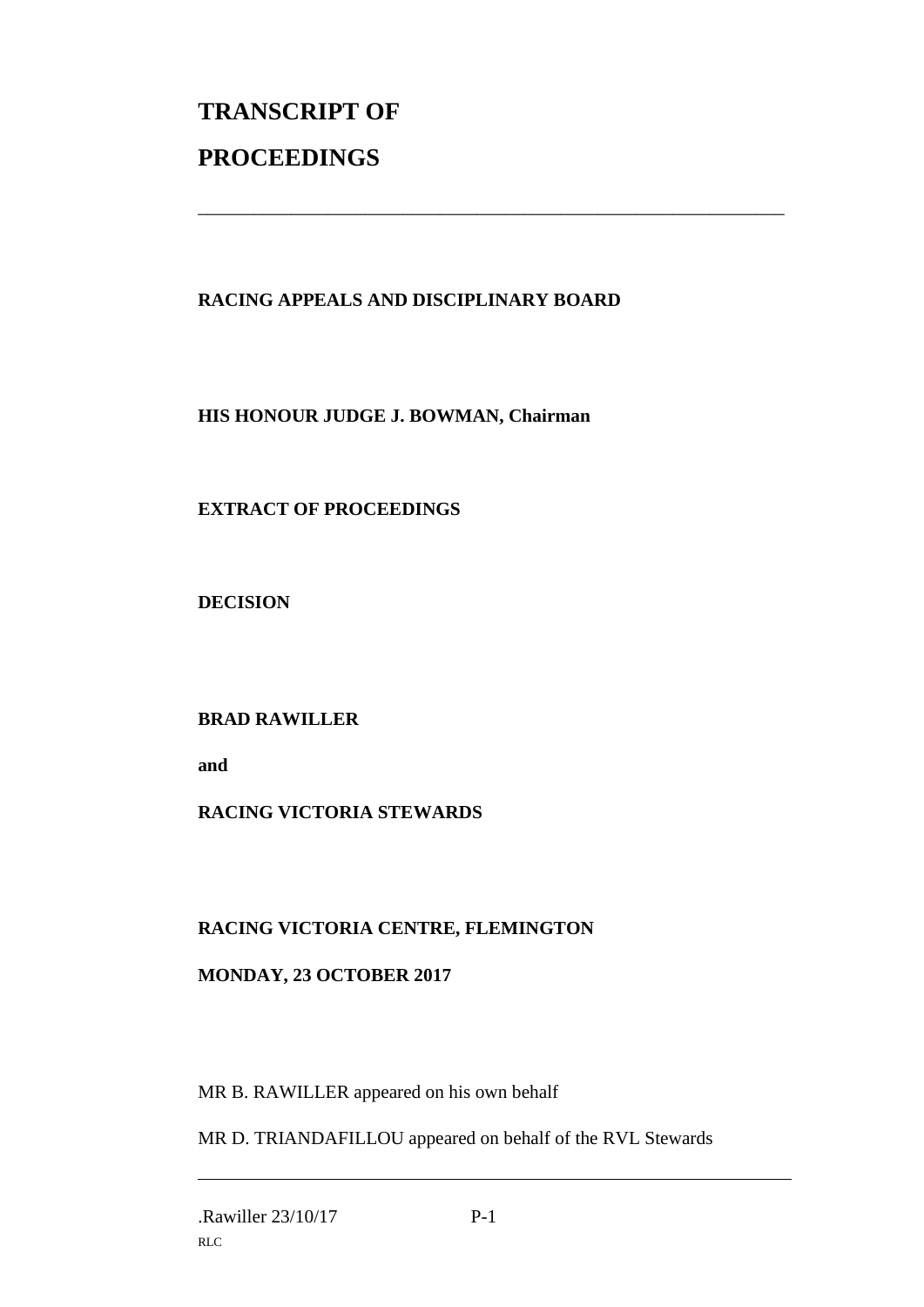CHAIRMAN: Mr Brad Rawiller, you have pleaded guilty to a charge of careless riding, in that in race 7, the Moe Cup, at Moe racecourse on 19 October 2017, near the 500-metre mark, you permitted your mount, Articus, to shift out from behind Mr Wonderful, ridden by Beau Mertens, where there was insufficient room so to do between that horse and Strong Hand, ridden by Nikita Beriman. It is alleged you have forced Strong Hand off its rightful running, making contact with it and resulting in it becoming unbalanced.

The Stewards considered the carelessness to be in the high range and took into your account your guilty plea and your good record and suspended you for 14 meetings. You are appealing against the severity of that penalty.

I have viewed the video several times. In my opinion, when you shifted out, Nikita Beriman was maintaining her position on your outside. Your horse bumped hers. She appears to have attempted to both maintain her balance and her line, keeping you effectively in a pocket behind Beau Mertens. You persisted in trying to come out and she persisted in trying to maintain her line and hold you in. The resultant interference, particularly to her horse, was quite marked. Both it and she were temporarily unbalanced. Happily, there was no damage to horse or rider or further interference to others in the field. The two of you were running about fourth and fifth in a field of 11.

In my opinion, the responsibility rests entirely with you. Ms Beriman was racing one off the fence on your outside. She was entitled to maintain her line. You effectively attempted to use your horse to bump and push her off that line